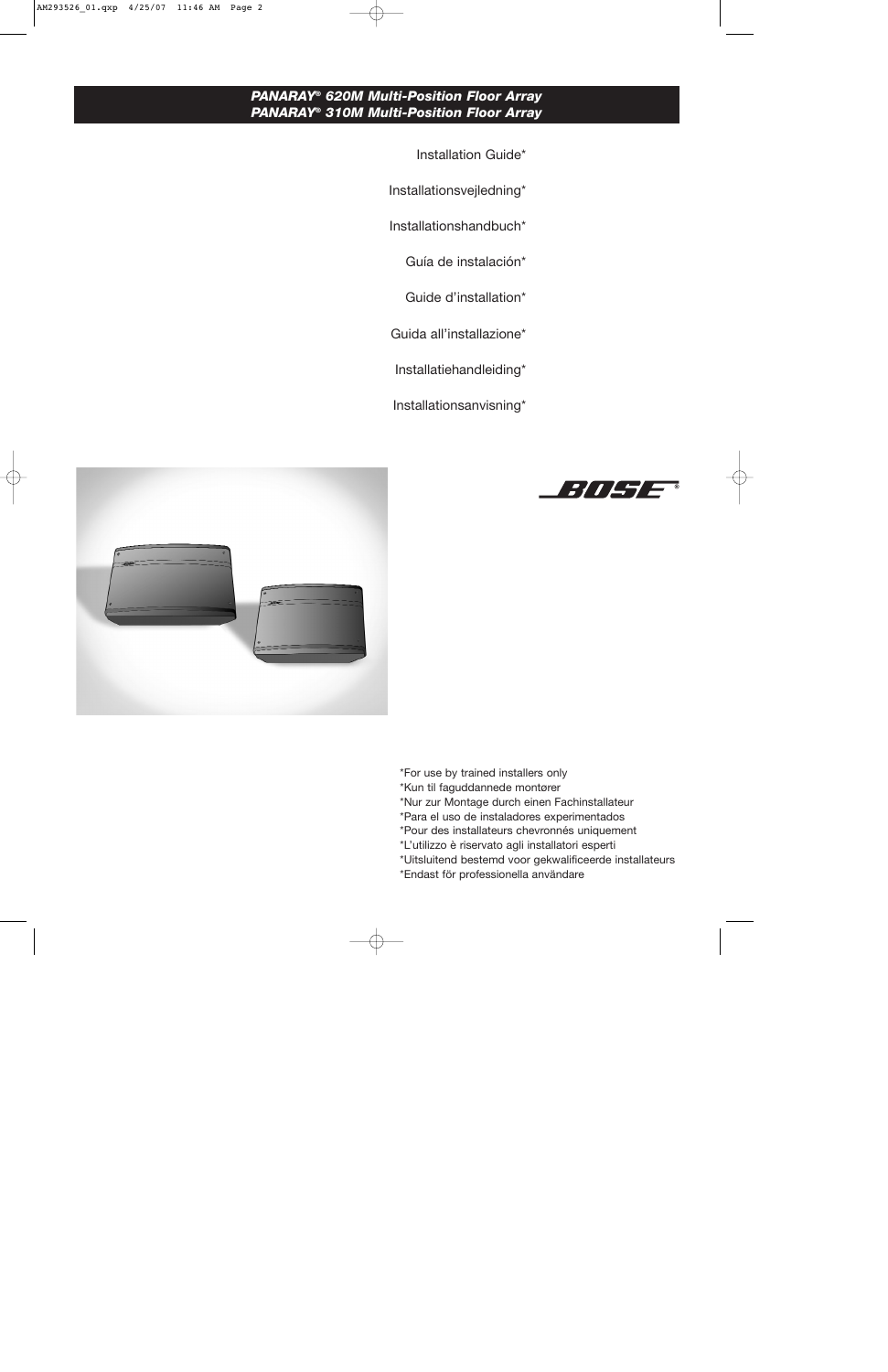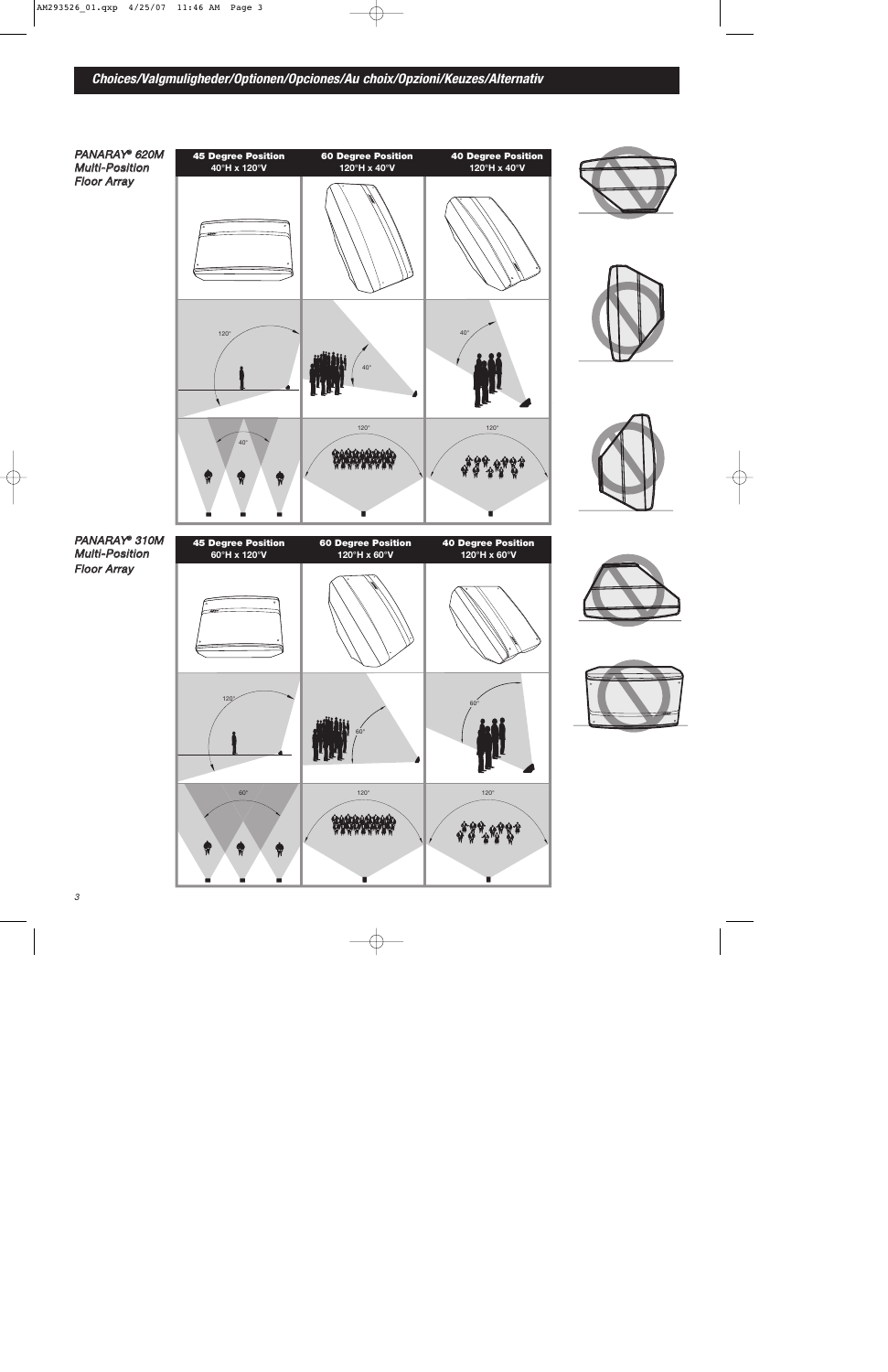



Wiring



135mm<br>5.31"

Wiring Schematic Ledningsføring Anschluss-Schema Esquema del cableado Schéma de câblage Schemi di cablaggio Bedradingsschema Kabeldiagram